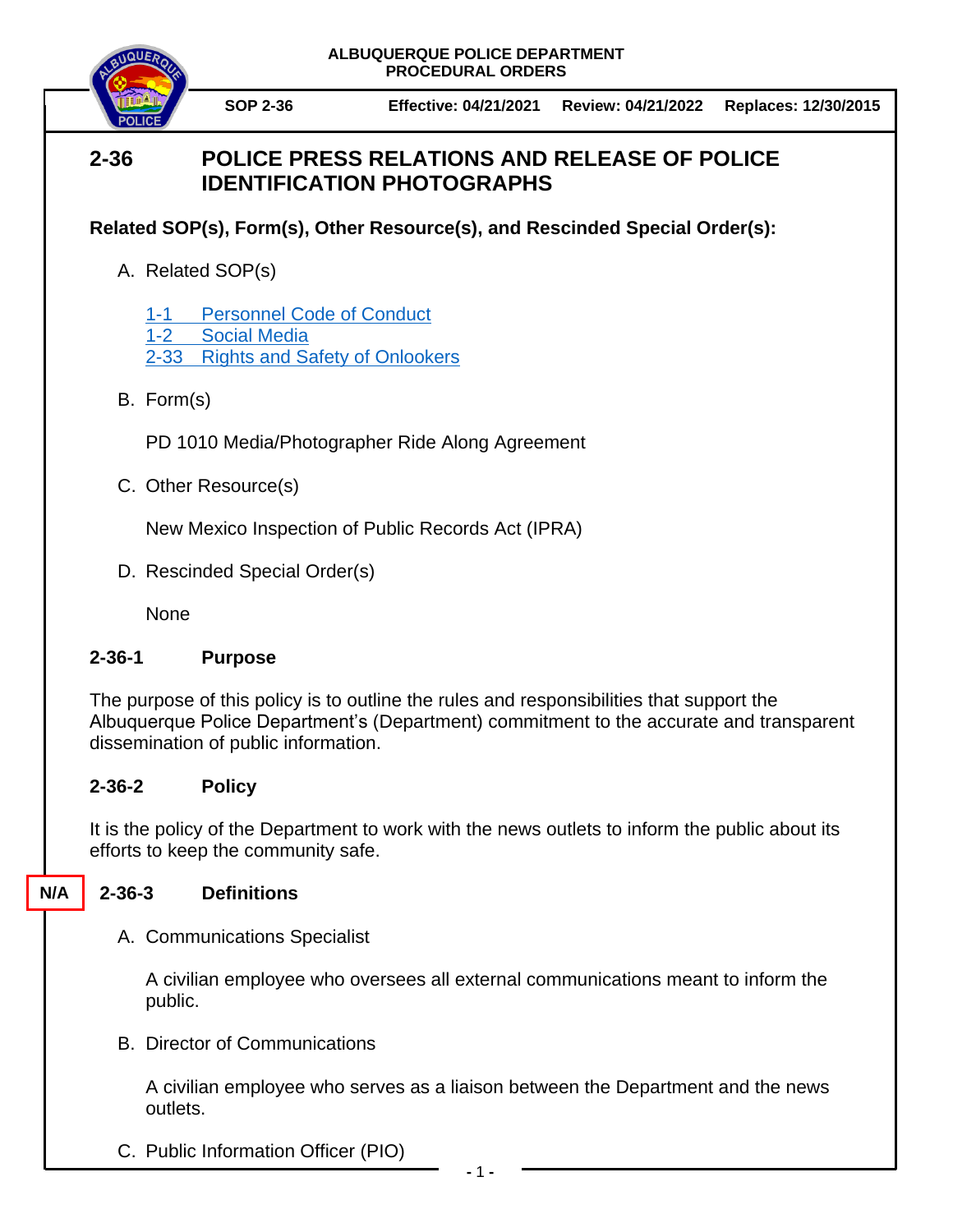|                                                                                          | <b>ALBUQUERQUE POLICE DEPARTMENT</b><br><b>NQUE</b><br><b>PROCEDURAL ORDERS</b>                                                                                                                    |                                             |                                            |                                                                                                                                                                                                                                                     |                    |                      |
|------------------------------------------------------------------------------------------|----------------------------------------------------------------------------------------------------------------------------------------------------------------------------------------------------|---------------------------------------------|--------------------------------------------|-----------------------------------------------------------------------------------------------------------------------------------------------------------------------------------------------------------------------------------------------------|--------------------|----------------------|
|                                                                                          |                                                                                                                                                                                                    |                                             | <b>SOP 2-36</b>                            | <b>Effective: 04/21/2021</b>                                                                                                                                                                                                                        | Review: 04/21/2022 | Replaces: 12/30/2015 |
| A sworn employee who serves as a liaison between the Department and the news<br>outlets. |                                                                                                                                                                                                    |                                             |                                            |                                                                                                                                                                                                                                                     |                    |                      |
|                                                                                          | $2 - 36 - 4$                                                                                                                                                                                       |                                             | <b>Rules and Responsibilities</b>          |                                                                                                                                                                                                                                                     |                    |                      |
|                                                                                          | A. The Director of Communications shall:                                                                                                                                                           |                                             |                                            |                                                                                                                                                                                                                                                     |                    |                      |
|                                                                                          | 1. Coordinate with the Communications Specialist/PIO to provide responses to the<br>news outlets;                                                                                                  |                                             |                                            |                                                                                                                                                                                                                                                     |                    |                      |
| N/A                                                                                      | 2. Coordinate with the Chief of Police, command staff, and subject matter experts on<br>external communication about policy, personnel, and Department priorities; and                             |                                             |                                            |                                                                                                                                                                                                                                                     |                    |                      |
|                                                                                          | 3. Serve as the on-call Communications Specialist/PIO when necessary.                                                                                                                              |                                             |                                            |                                                                                                                                                                                                                                                     |                    |                      |
|                                                                                          |                                                                                                                                                                                                    | B. The Communications Specialist/PIO shall: |                                            |                                                                                                                                                                                                                                                     |                    |                      |
|                                                                                          | 1. Coordinate with the Director of Communications to provide initial and routine<br>responses to the news outlets, which may include information about police<br>responses to incidents;           |                                             |                                            |                                                                                                                                                                                                                                                     |                    |                      |
|                                                                                          |                                                                                                                                                                                                    |                                             |                                            | 2. Serve as the on-call Communications Specialist/PIO who is contacted through the<br>Emergency Communications Center (ECC) about major incidents that may require<br>the dissemination of public information through the news outlets; and         |                    |                      |
|                                                                                          |                                                                                                                                                                                                    |                                             | on-going police incident or investigation. | 3. Contact the appropriate supervisor prior to releasing information pertaining to an                                                                                                                                                               |                    |                      |
|                                                                                          | C. Supervisors shall inform their chain of command of news outlet inquiries, and actions<br>taken with the Communications Specialist/PIO or Director of Communications to<br>respond to inquiries. |                                             |                                            |                                                                                                                                                                                                                                                     |                    |                      |
|                                                                                          |                                                                                                                                                                                                    |                                             | D. On-scene supervisors shall:             |                                                                                                                                                                                                                                                     |                    |                      |
|                                                                                          |                                                                                                                                                                                                    |                                             |                                            | 1. Coordinate with the on-call Communications Specialist/PIO and/or the Director of<br>Communications to determine a response to news outlet inquiries; and                                                                                         |                    |                      |
|                                                                                          |                                                                                                                                                                                                    |                                             | incident can be released to the public.    | 2. Provide facts and details about an incident when contacted by the Communications<br>Specialist/PIO and/or the Director of Communications. On-scene supervisors<br>and/or their supervisors are responsible for determining whether details of an |                    |                      |
|                                                                                          | E. Release of Police Identification Photographs                                                                                                                                                    |                                             |                                            |                                                                                                                                                                                                                                                     |                    |                      |
|                                                                                          |                                                                                                                                                                                                    |                                             |                                            | 1 The release of Department personnel photographs shall be at the discretion of the                                                                                                                                                                 |                    |                      |

1. The release of Department personnel photographs shall be at the discretion of the Chief of Police and consistent with the New Mexico Inspection of Public Records